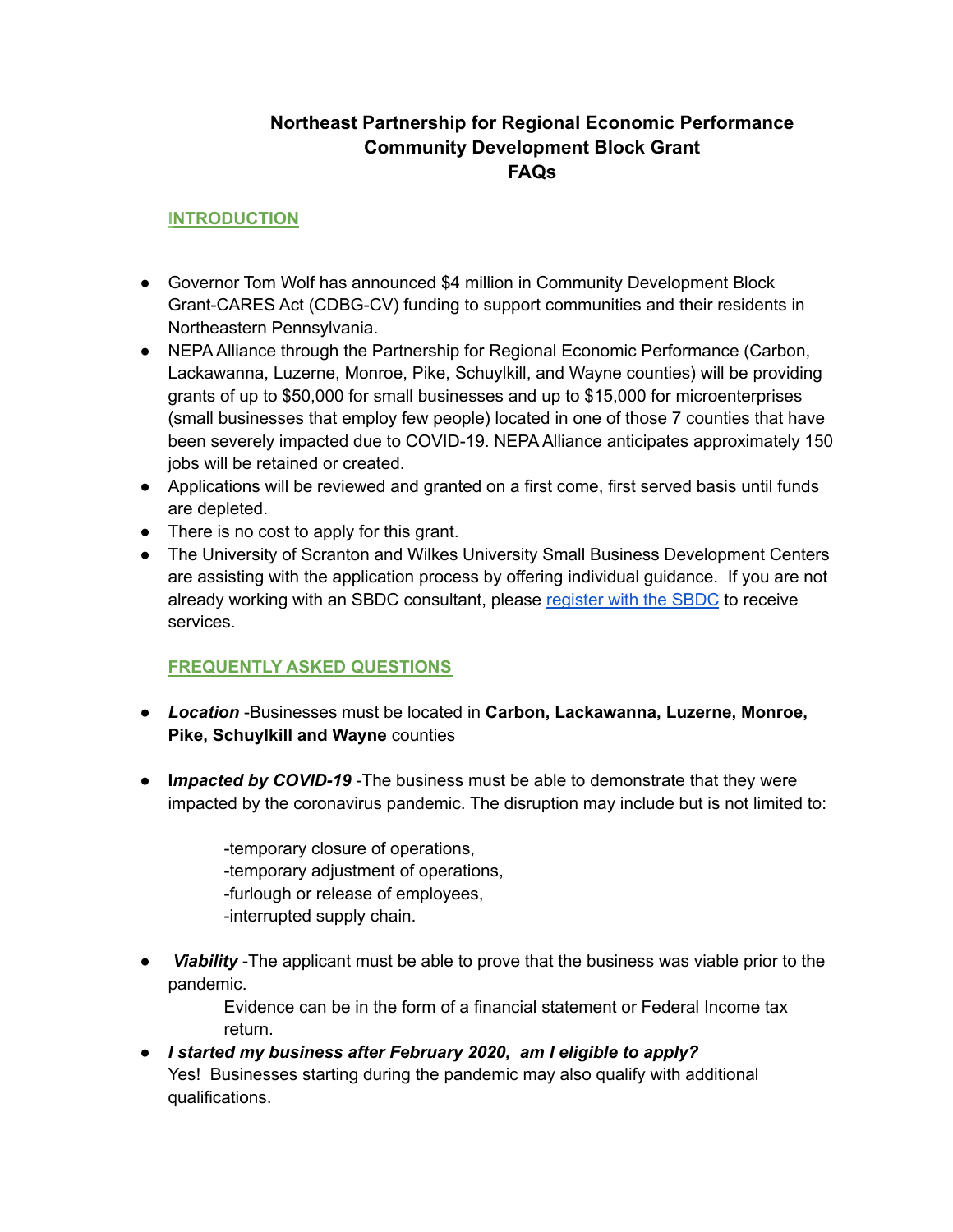- You must be able to demonstrate loss, or inability to reach revenue projections. You may submit a comprehensive business plan that was used to start your business, financial projections substantiated by an accountant, banker, or other professional, or proof that you worked with an SBDC Business Consultant.
- *Business Size Requirements* The business must be able to prove revenue under \$1 million or less than 100 employees.
- *Taxes Must Be Up to Date* Business must be able to provide evidence that the federal, state and local taxes for the business are up to date, or that a payment plan has been established.
- *Job Creation or Retention* The applicant must be able to demonstrate that with the assistance of the CDBG grant funds the business will create or retain at least one Full Time Equivalent (FTE) job. Full TIme Equivalent (FTE) is based upon a 40 hour work week - ie. 1 person working 40 hours per week or 2 people working 20 hours each per week, etc. You can not divide a job among more than 4 people.
- *Low-to-Moderate Income Eligibility* The business either employs an individual whose household qualifies as Low-to-Moderate Income (LMI) eligible, or the business is located within a census tract that has a poverty level of 20% or higher. Businesses with five or fewer employees, including the owner, may be qualified based upon the Microenterprise qualification provided by the guidelines, which may include the income qualifications of the owner of the business.

## *Ineligible Businesses*

- Non- profits
- Real estate developers.
- Businesses that provide assistance in the form of lobbying or other political activities.
- Businesses that are are considered a "sin" business as defined in the Opportunity Zone Regulations.
	- Suntan parlor Horse tracks and casinos Golf Course Country Club Massage Parlor Hot tub facilities Liquor stores (defined as stores with the principal purpose of selling alcoholic beverages for consumption off the premises)

## *My Business is Seasonal. Am I Eligible?*

Seasonal businesses do not qualify unless they employ 1 Full-Time Equivalent (FTE) employee for the full 12 months per year. This is based on a FTE defined as 40 hours a week. That may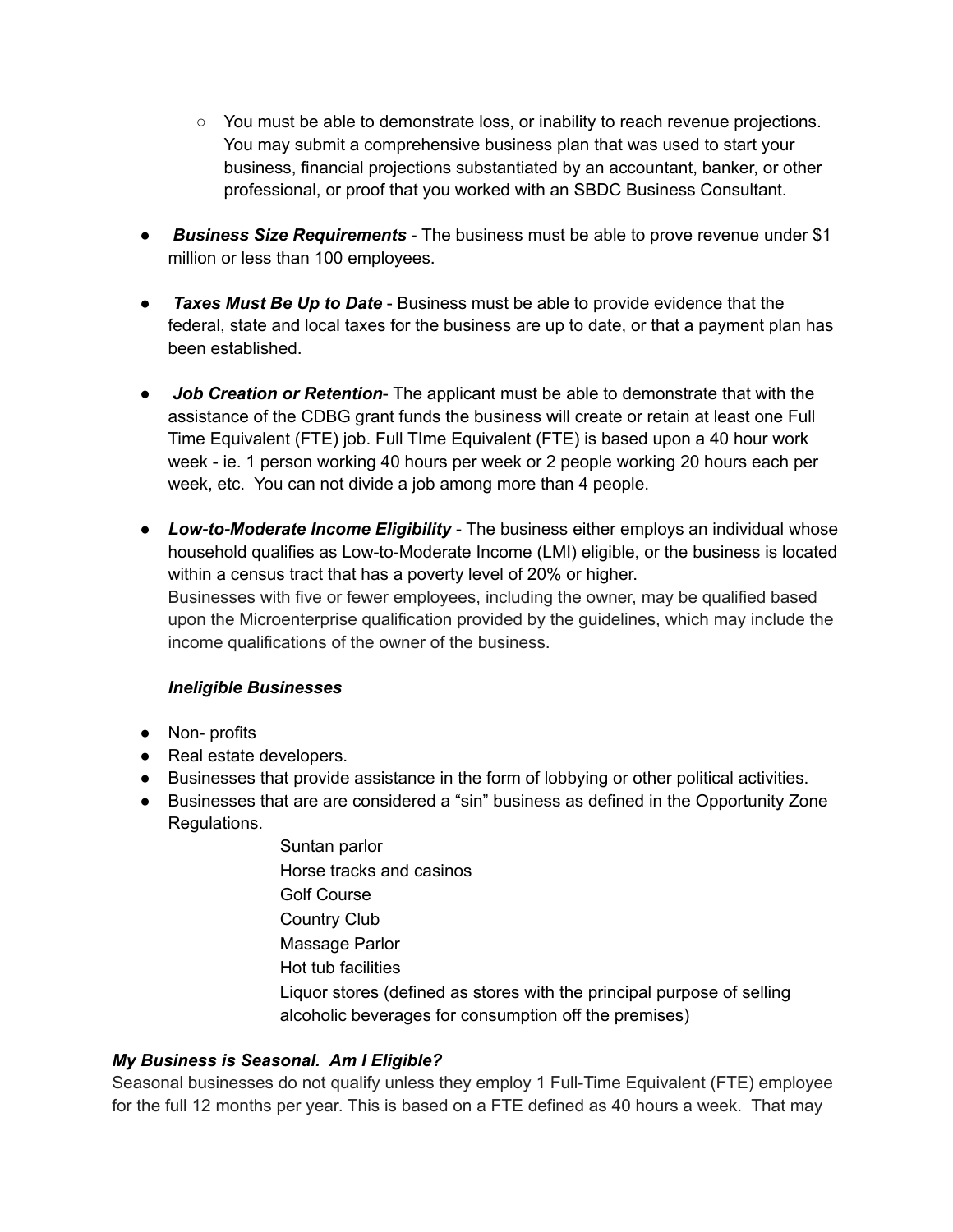be 1 person working 40 hours a week, 2 persons working 20 hours a week or 4 persons working 10 hours a week. A maximum of 4 persons may be combined for one FTE.

### **ELIGIBLE EXPENSES**

#### *What Eligible Expenses Can the Grant Be Used For?*

This financial assistance can be used to offset one or more of the following expenses that have been incurred in the past 6 months. Expenses incurred more than 6 months ago *may* be considered as eligible expenses; however, expenses and newer expenses are more likely to be deemed eligible.

- Payroll
- Rent/Mortgage
- Utilities
- Supplies (needed for day-to-day operations up to 90 days)
- Equipment purchases needed to "prevent, prepare for, and respond to the coronavirus."
- Insurance
- Accounting
- Legal
- Advertising

Reminder: any expenses that have already been covered by other financial assistance under any other program or from insurance or any other source are not eligible.

#### **SUBMITTING AN APPLICATION**

## *How Do I Apply?*

The first step is to complete the pre-application. The pre-application will help determine your eligibility for CDBG funding and will either move you along to the next steps in the application process or connect you with an SBDC consultant who will review the pre-application with you.

#### *Can I Start My Application Form and Come Back to it?*

We advise having all of your information ready prior to starting the application and completing it all in one sitting. Completion time may vary, but please set aside approximately 45 minutes.

You can start the typeform, close it, and return later without losing your answers only if you are on the same browser and device (and not in Incognito or Private browsing mode). Your answers will be kept safely in your browser's local storage, for 15 days. When you open the typeform again, you will be taken to the start of the form, but will see your existing answers from your last visit. You can edit those answers and fill out the rest of the questions before submitting.

## **We cannot provide tech support for those who encounter issues with this, therefore we advise you to have all of your information ready and complete it in one sitting.**